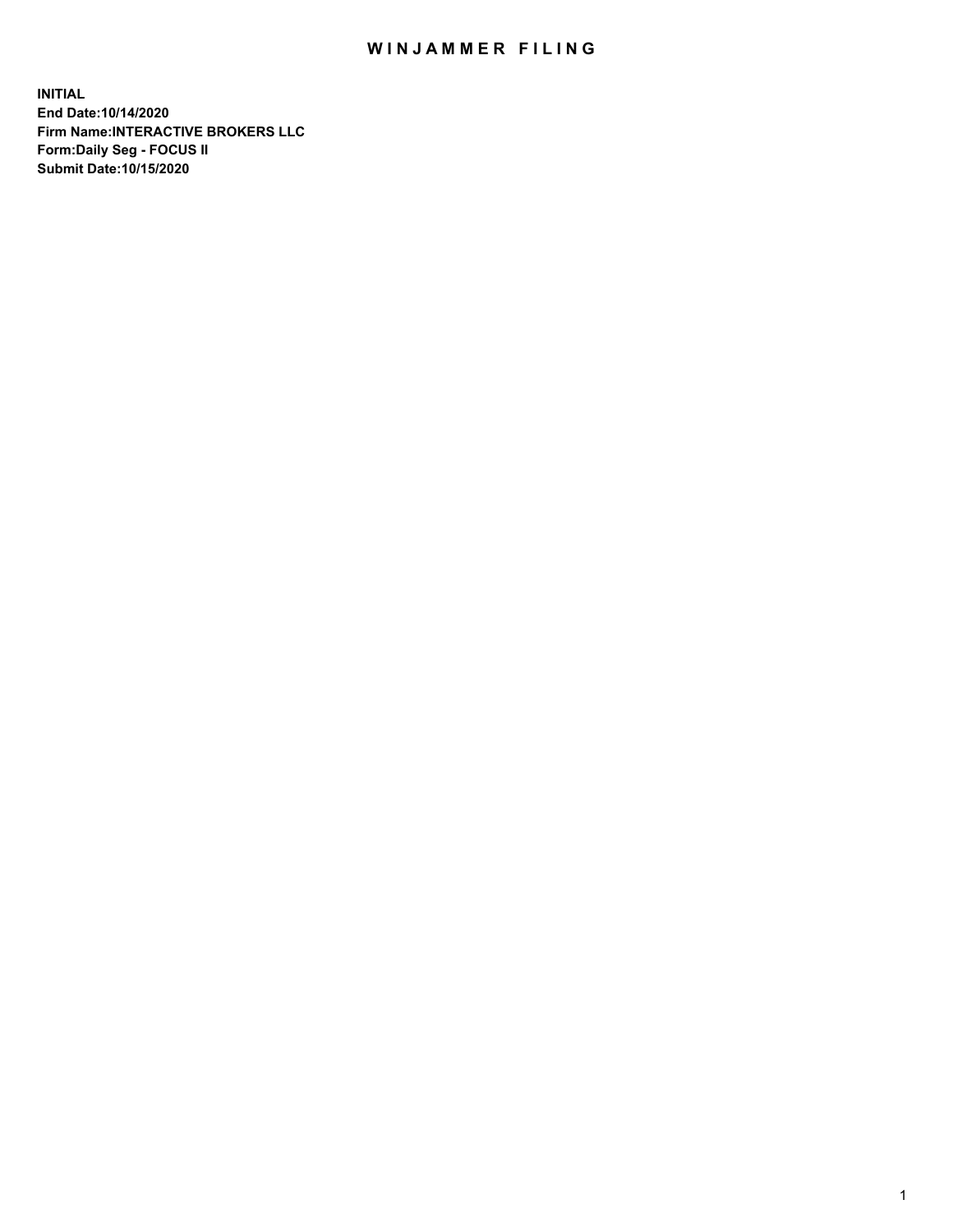**INITIAL End Date:10/14/2020 Firm Name:INTERACTIVE BROKERS LLC Form:Daily Seg - FOCUS II Submit Date:10/15/2020 Daily Segregation - Cover Page**

| Name of Company                                                                                                                                                                                                                                                                                                                | <b>INTERACTIVE BROKERS LLC</b>                                                  |
|--------------------------------------------------------------------------------------------------------------------------------------------------------------------------------------------------------------------------------------------------------------------------------------------------------------------------------|---------------------------------------------------------------------------------|
| <b>Contact Name</b>                                                                                                                                                                                                                                                                                                            | James Menicucci                                                                 |
| <b>Contact Phone Number</b>                                                                                                                                                                                                                                                                                                    | 203-618-8085                                                                    |
| <b>Contact Email Address</b>                                                                                                                                                                                                                                                                                                   | jmenicucci@interactivebrokers.c<br>om                                           |
| FCM's Customer Segregated Funds Residual Interest Target (choose one):<br>a. Minimum dollar amount: ; or<br>b. Minimum percentage of customer segregated funds required:%; or<br>c. Dollar amount range between: and; or<br>d. Percentage range of customer segregated funds required between:% and%.                          | <u>0</u><br>$\overline{\mathbf{0}}$<br>155,000,000 245,000,000<br><u>00</u>     |
| FCM's Customer Secured Amount Funds Residual Interest Target (choose one):<br>a. Minimum dollar amount: ; or<br>b. Minimum percentage of customer secured funds required:% ; or<br>c. Dollar amount range between: and; or<br>d. Percentage range of customer secured funds required between:% and%.                           | <u>0</u><br>$\overline{\mathbf{0}}$<br>80,000,000 120,000,000<br>0 <sub>0</sub> |
| FCM's Cleared Swaps Customer Collateral Residual Interest Target (choose one):<br>a. Minimum dollar amount: ; or<br>b. Minimum percentage of cleared swaps customer collateral required:% ; or<br>c. Dollar amount range between: and; or<br>d. Percentage range of cleared swaps customer collateral required between:% and%. | <u>0</u><br>$\underline{\mathbf{0}}$<br>0 <sub>0</sub><br>0 <sub>0</sub>        |

Attach supporting documents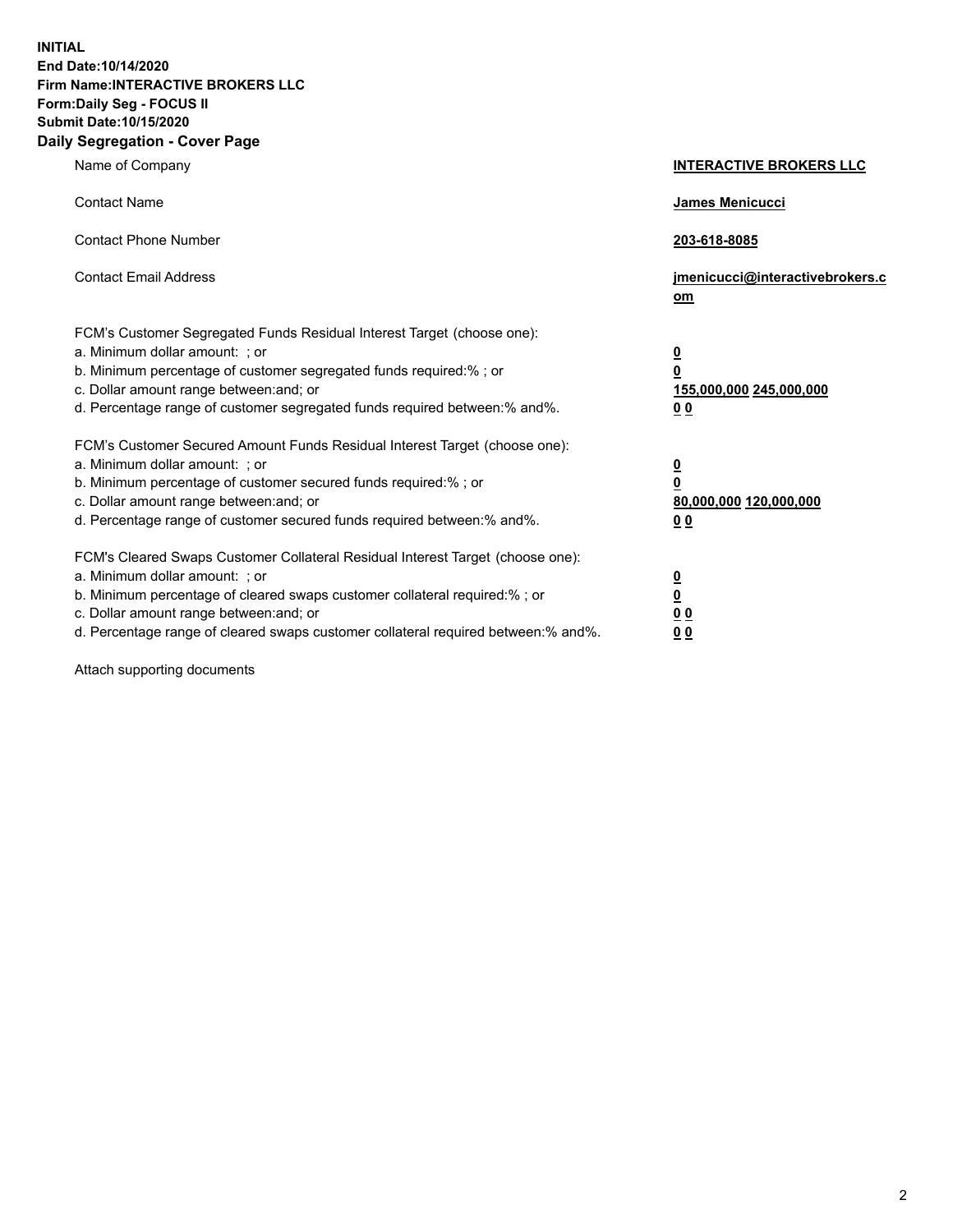**INITIAL End Date:10/14/2020 Firm Name:INTERACTIVE BROKERS LLC Form:Daily Seg - FOCUS II Submit Date:10/15/2020 Daily Segregation - Secured Amounts**

|     | Daily Segregation - Secured Amounts                                                         |                                      |
|-----|---------------------------------------------------------------------------------------------|--------------------------------------|
|     | Foreign Futures and Foreign Options Secured Amounts                                         |                                      |
|     | Amount required to be set aside pursuant to law, rule or regulation of a foreign            | $0$ [7305]                           |
|     | government or a rule of a self-regulatory organization authorized thereunder                |                                      |
| 1.  | Net ledger balance - Foreign Futures and Foreign Option Trading - All Customers             |                                      |
|     | A. Cash                                                                                     | 571,731,228 [7315]                   |
|     | B. Securities (at market)                                                                   | $0$ [7317]                           |
| 2.  | Net unrealized profit (loss) in open futures contracts traded on a foreign board of trade   | 11,946,742 [7325]                    |
| 3.  | Exchange traded options                                                                     |                                      |
|     | a. Market value of open option contracts purchased on a foreign board of trade              | 2,754,087 [7335]                     |
|     | b. Market value of open contracts granted (sold) on a foreign board of trade                | -1,290,826 [7337]                    |
| 4.  | Net equity (deficit) (add lines 1. 2. and 3.)                                               | 585,141,231 [7345]                   |
| 5.  | Account liquidating to a deficit and account with a debit balances - gross amount           | <b>5,558</b> [7351]                  |
|     | Less: amount offset by customer owned securities                                            | 0 [7352] 5,558 [7354]                |
| 6.  | Amount required to be set aside as the secured amount - Net Liquidating Equity              | 585,146,789 [7355]                   |
|     | Method (add lines 4 and 5)                                                                  |                                      |
| 7.  | Greater of amount required to be set aside pursuant to foreign jurisdiction (above) or line | 585,146,789 [7360]                   |
|     | 6.                                                                                          |                                      |
|     | FUNDS DEPOSITED IN SEPARATE REGULATION 30.7 ACCOUNTS                                        |                                      |
| 1.  | Cash in banks                                                                               |                                      |
|     | A. Banks located in the United States                                                       | 61,204,557 [7500]                    |
|     | B. Other banks qualified under Regulation 30.7                                              | 0 [7520] 61,204,557 [7530]           |
| 2.  | Securities                                                                                  |                                      |
|     | A. In safekeeping with banks located in the United States                                   | 499,908,000 [7540]                   |
|     | B. In safekeeping with other banks qualified under Regulation 30.7                          | 0 [7560] 499,908,000 [7570]          |
| 3.  | Equities with registered futures commission merchants                                       |                                      |
|     | A. Cash                                                                                     | $0$ [7580]                           |
|     | <b>B.</b> Securities                                                                        | $0$ [7590]                           |
|     | C. Unrealized gain (loss) on open futures contracts                                         | $0$ [7600]                           |
|     | D. Value of long option contracts                                                           | $0$ [7610]                           |
|     | E. Value of short option contracts                                                          | 0 [7615] 0 [7620]                    |
| 4.  | Amounts held by clearing organizations of foreign boards of trade                           |                                      |
|     | A. Cash                                                                                     | $0$ [7640]                           |
|     | <b>B.</b> Securities                                                                        | $0$ [7650]                           |
|     | C. Amount due to (from) clearing organization - daily variation                             | $0$ [7660]                           |
|     | D. Value of long option contracts                                                           | $0$ [7670]                           |
|     | E. Value of short option contracts                                                          |                                      |
| 5.  |                                                                                             | 0 [7675] 0 [7680]                    |
|     | Amounts held by members of foreign boards of trade                                          | 127,764,464 [7700]                   |
|     | A. Cash<br><b>B.</b> Securities                                                             | $0$ [7710]                           |
|     | C. Unrealized gain (loss) on open futures contracts                                         |                                      |
|     | D. Value of long option contracts                                                           | 24,480,087 [7720]                    |
|     |                                                                                             | 2,754,087 [7730]                     |
|     | E. Value of short option contracts                                                          | <u>-1,290,826</u> [7735] 153,707,812 |
|     |                                                                                             | [7740]                               |
| 6.  | Amounts with other depositories designated by a foreign board of trade                      | $0$ [7760]                           |
| 7.  | Segregated funds on hand                                                                    | $0$ [7765]                           |
| 8.  | Total funds in separate section 30.7 accounts                                               | 714,820,369 [7770]                   |
| 9.  | Excess (deficiency) Set Aside for Secured Amount (subtract line 7 Secured Statement         | 129,673,580 [7380]                   |
|     | Page 1 from Line 8)                                                                         |                                      |
| 10. | Management Target Amount for Excess funds in separate section 30.7 accounts                 | 80,000,000 [7780]                    |
| 11. | Excess (deficiency) funds in separate 30.7 accounts over (under) Management Target          | 49,673,580 [7785]                    |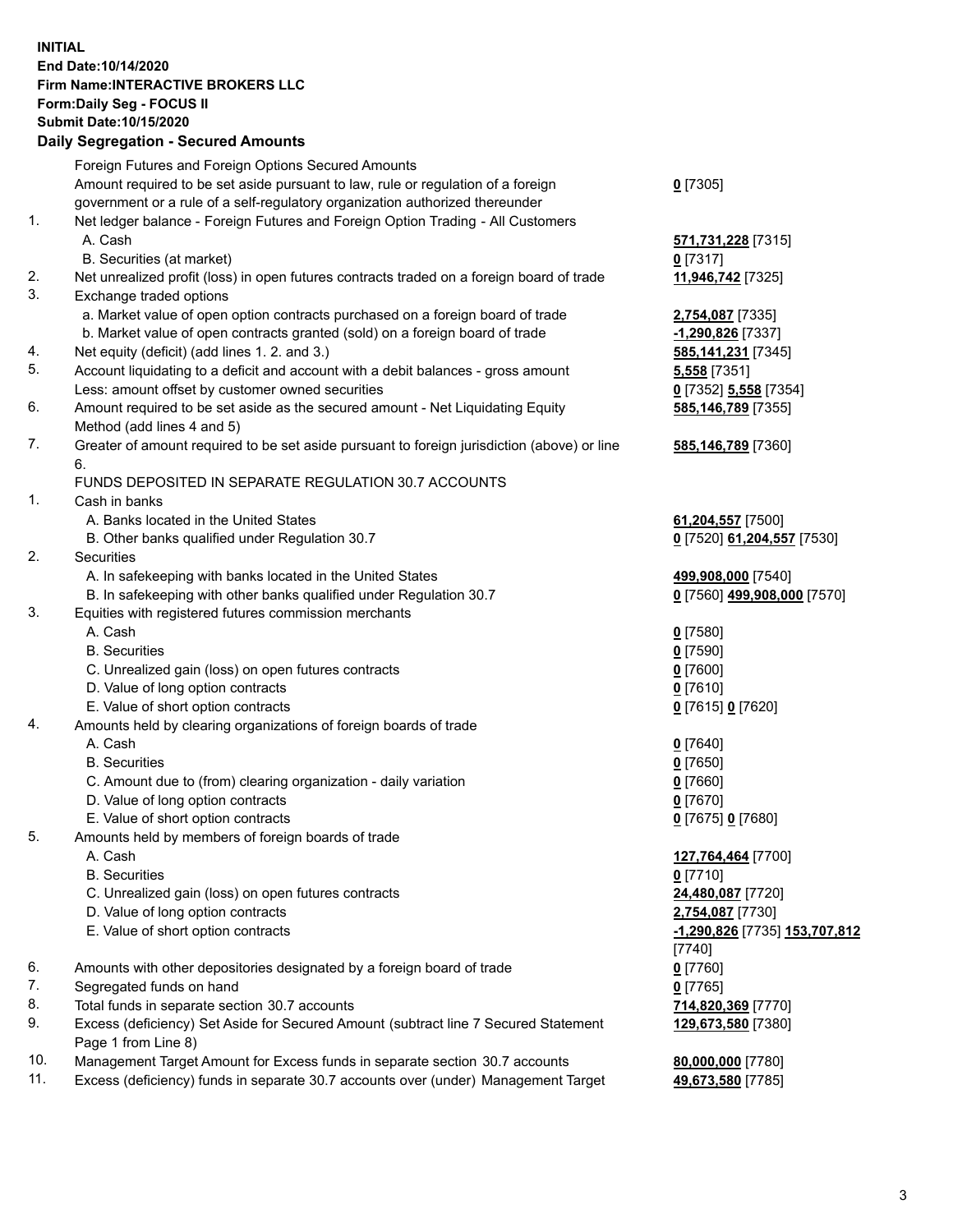**INITIAL End Date:10/14/2020 Firm Name:INTERACTIVE BROKERS LLC Form:Daily Seg - FOCUS II Submit Date:10/15/2020 Daily Segregation - Segregation Statement** SEGREGATION REQUIREMENTS(Section 4d(2) of the CEAct) 1. Net ledger balance A. Cash **5,387,020,212** [7010] B. Securities (at market) **0** [7020] 2. Net unrealized profit (loss) in open futures contracts traded on a contract market **-5,173,605** [7030] 3. Exchange traded options A. Add market value of open option contracts purchased on a contract market **295,968,746** [7032] B. Deduct market value of open option contracts granted (sold) on a contract market **-259,988,499** [7033] 4. Net equity (deficit) (add lines 1, 2 and 3) **5,417,826,854** [7040] 5. Accounts liquidating to a deficit and accounts with debit balances - gross amount **6,125,061** [7045] Less: amount offset by customer securities **0** [7047] **6,125,061** [7050] 6. Amount required to be segregated (add lines 4 and 5) **5,423,951,915** [7060] FUNDS IN SEGREGATED ACCOUNTS 7. Deposited in segregated funds bank accounts A. Cash **1,110,446,844** [7070] B. Securities representing investments of customers' funds (at market) **2,551,325,808** [7080] C. Securities held for particular customers or option customers in lieu of cash (at market) **0** [7090] 8. Margins on deposit with derivatives clearing organizations of contract markets A. Cash **6,578,450** [7100] B. Securities representing investments of customers' funds (at market) **1,919,956,090** [7110] C. Securities held for particular customers or option customers in lieu of cash (at market) **0** [7120] 9. Net settlement from (to) derivatives clearing organizations of contract markets **10,435,538** [7130] 10. Exchange traded options A. Value of open long option contracts **295,802,640** [7132] B. Value of open short option contracts **-259,944,780** [7133] 11. Net equities with other FCMs A. Net liquidating equity **0** [7140] B. Securities representing investments of customers' funds (at market) **0** [7160] C. Securities held for particular customers or option customers in lieu of cash (at market) **0** [7170] 12. Segregated funds on hand **0** [7150] 13. Total amount in segregation (add lines 7 through 12) **5,634,600,590** [7180] 14. Excess (deficiency) funds in segregation (subtract line 6 from line 13) **210,648,675** [7190] 15. Management Target Amount for Excess funds in segregation **155,000,000** [7194]

16. Excess (deficiency) funds in segregation over (under) Management Target Amount Excess

**55,648,675** [7198]